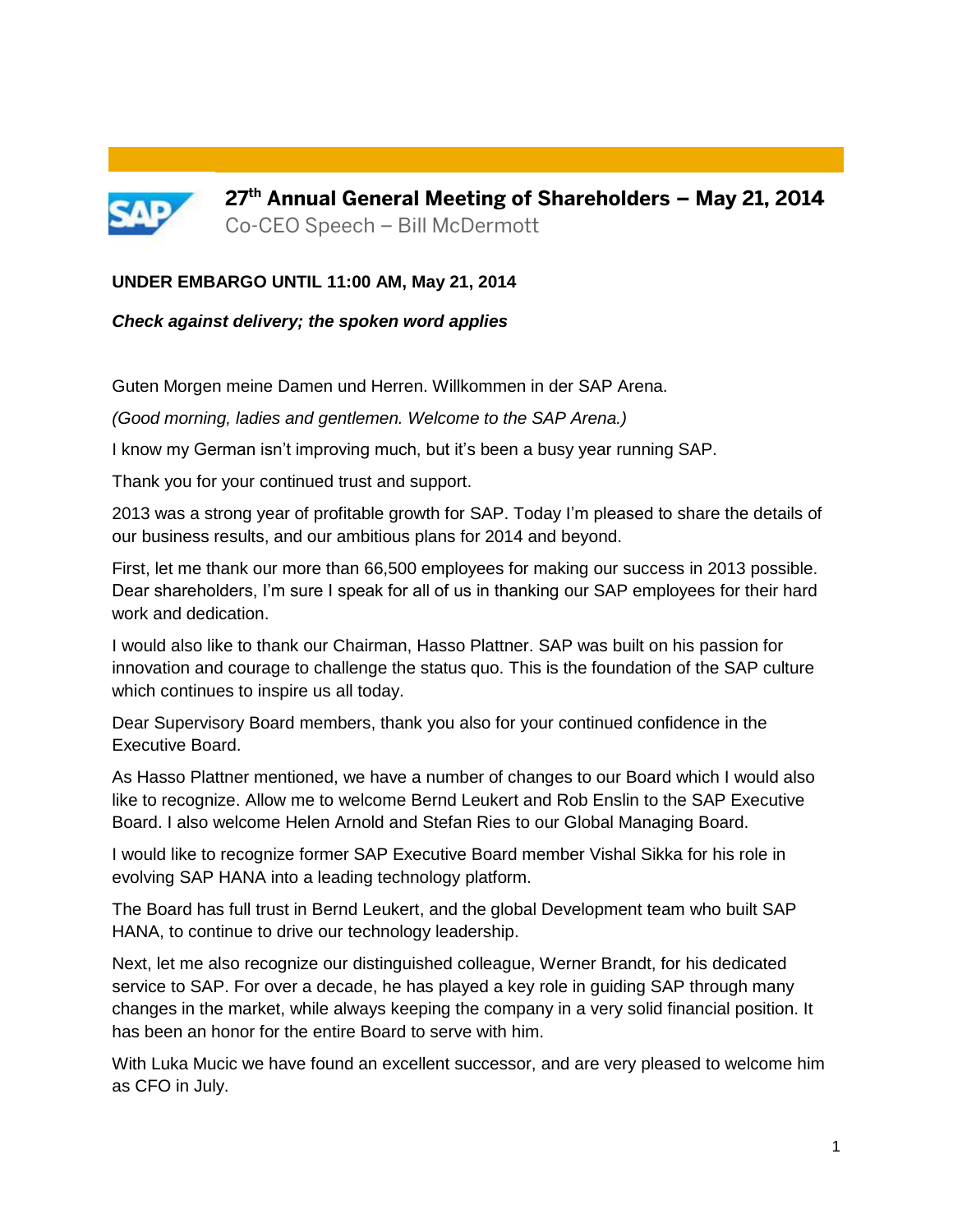And finally, let me recognize my co-CEO, Jim Hagemann Snabe. His vision and leadership have been instrumental in reinventing SAP and making it the company it is today. He has earned an extremely high level of respect not only from our global customers, but also our employees, for his personal integrity, openness and down-to-earth leadership style. On a personal note, without a doubt, it has been the highlight of my professional career to work alongside him as co-CEO. Please join me in recognizing his tremendous service to SAP.

You will be invited to vote on the election of Jim Hagemann Snabe to the Supervisory Board later in today's meeting. It would be highly valuable for SAP to keep him as a close advisor.

I am honored to build on the achievements of my esteemed colleagues, and to have your trust and support in leading SAP as sole CEO.

Leadership changes naturally come with uncertainties that we can only face by looking forward. Just as our market is evolving, we also must evolve. I assure you that the Board is as united and committed to the success of your company as ever.

### *(Slide: Our strategy accelerates the expansion of SAP's addressable market)*

In 2010, we set out to reinvent SAP. We began with our vision that SAP's technology would have a positive impact on the world, and would improve the lives of individual people.

We bet on innovation and growth as our lead strategy. We predicted the world would change. We invested in mobility, which is rapidly transforming the way we work. We also recognized that with data in the world doubling every 18 months, in-memory computing would be a driving force – so we invented SAP HANA to redefine the database market. And we invested in cloud. Where we did not have the assets we needed for the customer, we bought the best ones in the market.

### *(Slide: Four years of success)*

Over the past four years we've grown software and cloud subscription revenue by 93%, SSRS revenue by 71%, increased our operating profit by 88% and nearly doubled our market cap.

In the process, employee engagement has increased by 8 percent points to 77%, one of the highest scores our industry. Finally, we have strengthened our customer relationships and increased customer loyalty.

So, it is clear our strategy was the right one for our customers - and for SAP.

# *(Slide: We executed well on our strategy)*

Looking at our cloud business today, our annual cloud revenue run rate exceeds €1 billion. The acquisitions of SuccessFactors and Ariba, in combination with organic innovations, are paying off. Today more than 36 million people use our cloud solutions and approximately 1.5 million companies trade over half a trillion U.S. dollars of goods and services through our Ariba Network. Key partners, such as Accenture, are investing in Ariba knowledge and skills, and will expand the network even further.

In August 2013, SAP acquired hybris, a leader in commerce software. Technologies such as the internet, mobile phones and social media have radically changed how we behave as consumers. We expect to get the same information and same experience, whether we're in a retail shop, or shopping on a mobile phone. This creates both an opportunity and a technology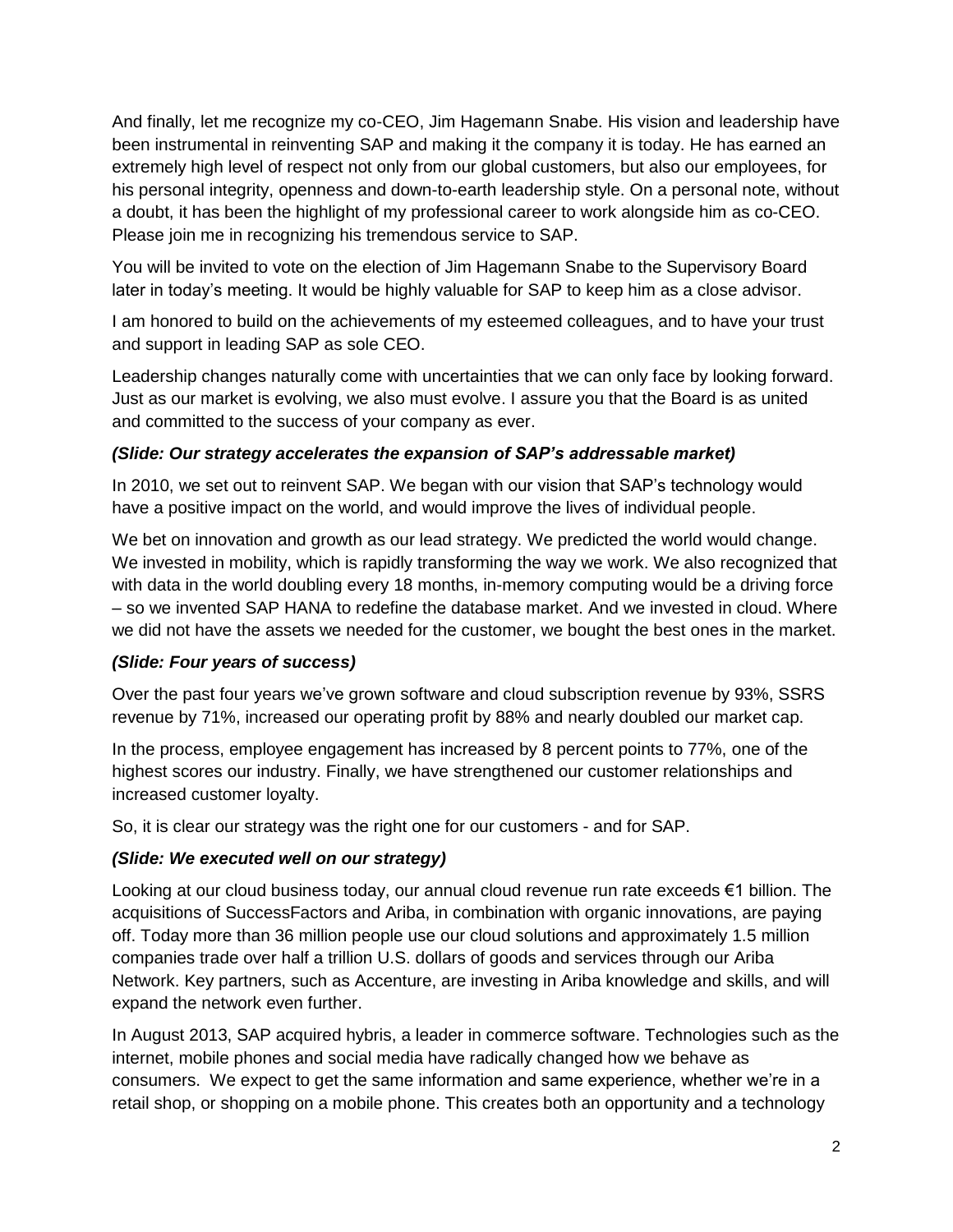challenge for our customers. They are turning to SAP. By combining the hybris' e-commerce offering with SAP CRM and SAP HANA, we can offer them a next generation solution for managing customer relationships. Our investment of roughly €1 billion is already paying off. In the first quarter of this year, we delivered triple-digit revenue growth in the hybris platform in combination with SAP Cloud for Sales.

With the recent acquisition of Fieldglass, we are addressing another customer challenge finding, on-boarding and managing contingent labor and services. Once we combine the Fieldglass assets with SuccessFactors and the Ariba Network, customers will be able to manage their business needs for permanent employees, flexible workforce and goods and services - all in the SAP Cloud.

SAP HANA is also now a key growth driver. In the three years since its launch, SAP HANA has generated approximately €1.2 billion in software revenue, and more than 3,200 customers worldwide have adopted it, making it one of the fastest growing products in the history of enterprise software. In 2013 alone, [SAP](http://www.sapintegratedreport.com/2013/en/about-this-integrated-report/glossary/back/316.html?tx_a21glossaryadvancedoutput_pi1%5bchar%5d=S&no_cache=1) HANA generated €664 million in revenue at constant currencies, an increase of 69% year over year. At the beginning of 2012, we put our entire [SAP](http://www.sapintegratedreport.com/2013/en/about-this-integrated-report/glossary/back/316.html?tx_a21glossaryadvancedoutput_pi1%5bchar%5d=S&no_cache=1) Business Suite on SAP HANA. Since its general availability just one year ago, approximately 1000 customers have chosen this solution, far exceeding our initial predictions.

Mobile and user experience are now at the center of our product design. With "SAP Fiori", we are renewing the SAP Business Suite with an intuitive and beautiful user experience for both mobile and desktop. Today, we have over 200 SAP Fiori applications available. Our ambition is to run all SAP applications with SAP Fiori.

We also have a healthy core business, with software revenue growth of 2% at constant currency in 2013. This is a very important metric which proves we can expand into the cloud AND deliver growth in our core software business. While we recognize there have been concerns that our move into cloud would be at the cost of our traditional business, our results prove otherwise.

In 2013, we continued to invest in attractive growth opportunities for our core business. We strengthened our focus on industries such as Public Services, Financial Services and Retail, and continued our investments in emerging markets, including the BRIC countries, the Middle East and Africa.

In established markets, we are creating new growth opportunities by offering customers the choice of consuming our applications and analytics on premise, in the cloud, or in an integrated model.

I'd like to share a short video about how this is giving one of our local German customers a competitive edge.

### **[VIDEO: Schaidt Innovations]**

With the market position and innovation portfolio we have today, we are a stronger partner to our customers than ever before.

This reinvention of SAP could not have been possible without the support of our shareholders. Thank you for standing behind us and believing in this opportunity.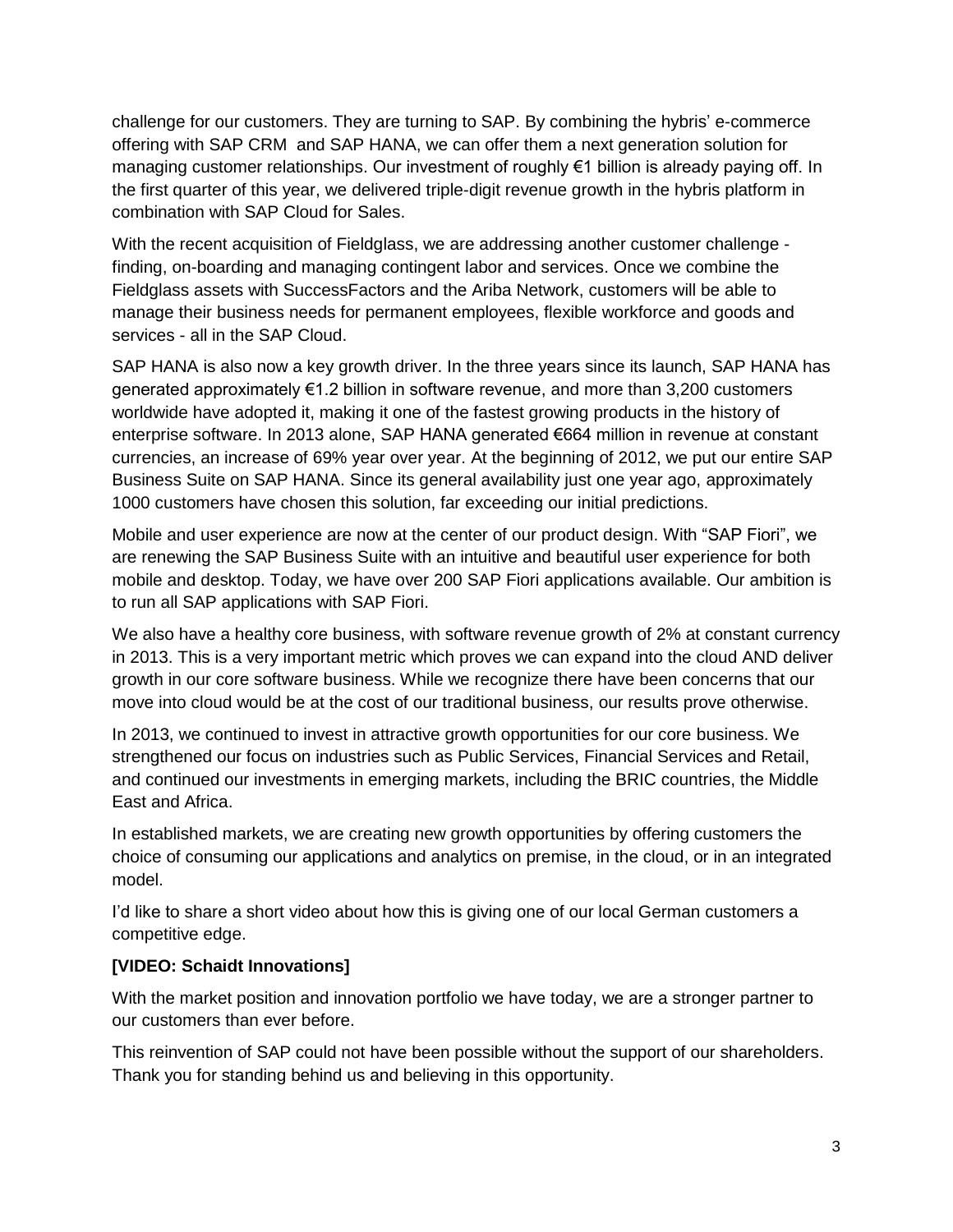Turning to 2013 specifically, SAP had a very successful year of profitable growth.

### *(Slide: FY 2013: Performance vs. guidance)*

Looking at how the year unfolded, during the first half, it became clear that the global economy would recover more slowly than predicted. At the same time, the market shift towards cloud computing was accelerating even faster than anticipated, particularly in North America. We predicted that other regions would soon follow, and we were correct. We took action, adjusting our targets and accelerating the execution of our cloud strategy.

I am pleased to report that we achieved or exceeded all dimensions of our guidance. Note that all figures are non-IFRS at constant currencies, unless otherwise indicated.

We achieved our guidance on cloud subscription and support revenue with €786 million, or approximately 130% growth.

We exceeded our guidance on software and software-related service revenue, with 11% growth.

And we delivered on our operating profit in the mid-range of our guidance with €5.9 billion, or 13% growth.

These are solid results that we can be proud of.

Our effective tax rates, both IFRS and non-IFRS, were in range or better than guided.

I would also like to add a comment on currency effects. We faced strong currency headwinds in 2013, with impact on both revenue and profit. We continually monitor the effects of exchange rates on our cash flow and hedge these when necessary.

Finally, I would like to mention our growing network of over 11,500 partners, which contributed more than one third of total revenues in 2013.

### *(Slide: 2013 regional performance)*

Turning to 2013 regional performance, we again demonstrated our strength as one of the most global companies in our industry.

The Americas region delivered a 16% increase in software and cloud subscription revenue, largely driven by a triple-digit increase in cloud subscription revenue in North America and very strong core business in Latin America.

The EMEA region had a very strong year, with 8% growth in software and cloud subscription revenue. We were especially proud to deliver strong growth in our home market, Germany.

In the APJ region, the economic environment proved challenging, but we closed the year with a strong fourth quarter. This helped return us to modest 4% growth in software and cloud subscription revenue for the full year, in comparison to competitors whose growth remained flat or declined.

The emerging economies continue to be important growth markets for SAP. Key markets including China, Russia, and Brazil, achieved strong results.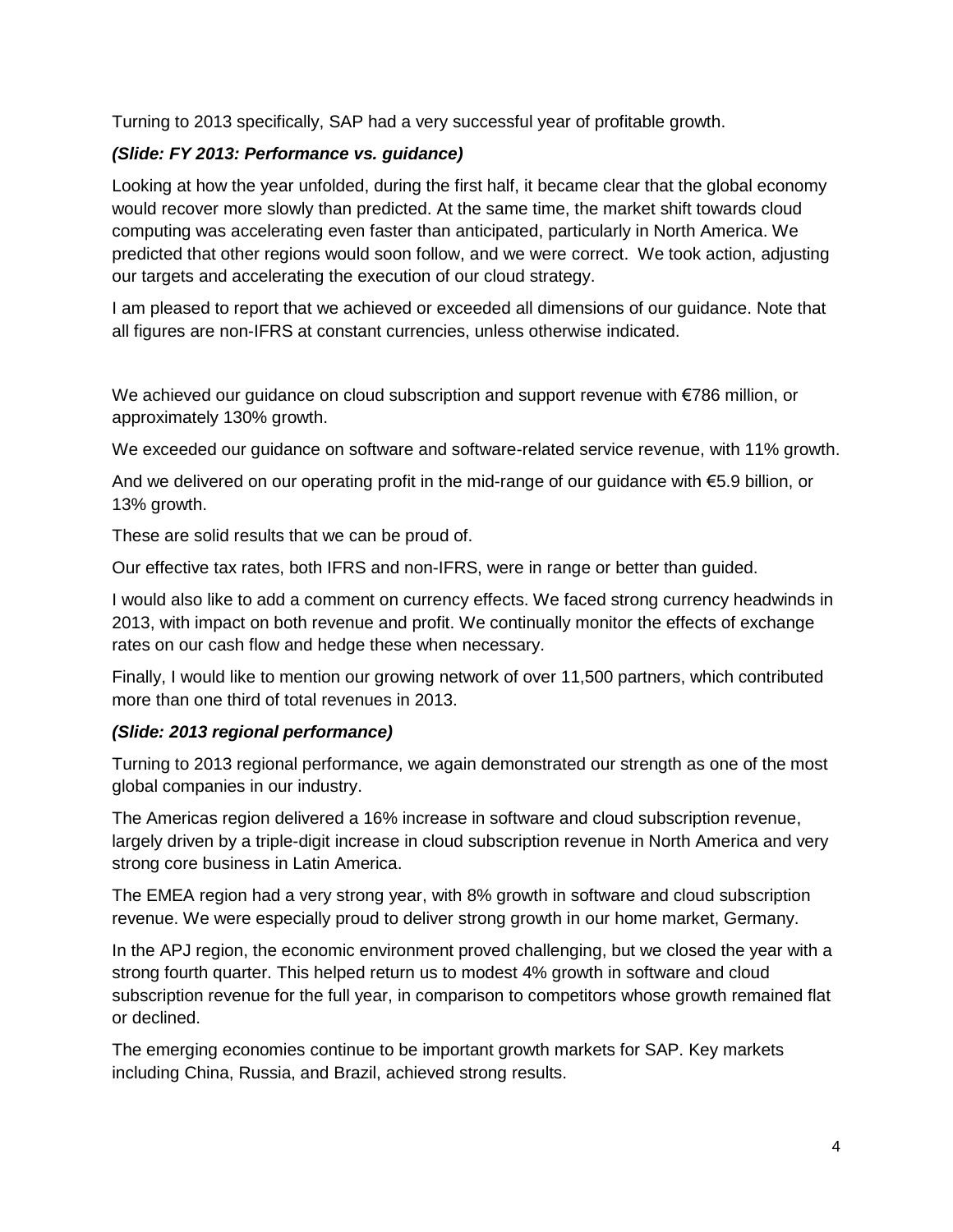We remain firmly committed to our growth plan for China. Our investments in the world's second largest economy are paying off. China is now one of our top seven global markets. In 2013 we placed a strong focus on building local partnerships. For example, by partnering with China Telecom, we are the first company to offer a full Human Capital Management system in the cloud in China. With this strategy, we are increasingly gaining the close trust of companies in China.

Let me also comment on the situation in Eastern Europe. Our primary concern has been securing the safety of our employees in the region. Overall, we did not experience a significant economic impact on SAP business in the first quarter. Although we see that customers are still investing in software, recent EU sanctions on Russia could lead to longer sales cycles. We are confident that any impact could be counterbalanced by our global sales. We are monitoring the situation closely.

In summary, 2013 was another strong year. We were able to grow our core software business and expand our operating margin, while transitioning to a cloud business model. This combination of achievements is unique in our industry and shows that our strategy for innovation and growth is the right one.

### *(Slide: Development of total amount of distributed dividends)*

We believe our shareholders should benefit from SAP's profitable growth in 2013. Therefore, the Executive Board and the Supervisory Board propose to raise the dividend by 18% to €1.00 per share. This represents a dividend pay-out of approximately €1.2 billion, and a pay-out ratio of 36%.

You will be asked to vote on this later in the meeting.

### *(Slide: SAP's share price development)*

Turning to our stock performance, the market has clearly validated our innovation strategy over the past four years. Since 2010, our share price has increased approximately 85%. SAP is a growth company and a strong investment opportunity.

We realize that as shareholders, you experienced some fluctuations over that past year. After significantly outperforming the major indexes in 2012, SAP stock increased 2.7% in 2013, while the DAX index increased 25.5%. SAP stock declined slightly compared to the benchmark indexes in the first quarter of 2014. The DAX 30 was virtually unchanged, while SAP stock declined 5.7%.

In 2013 we accelerated our move to the cloud, and the market is now digesting what this transition means for SAP.

Our direction could not be clearer. We embrace cloud, because this is what our customers want and expect SAP to do. With cloud, we are building a strong recurring revenue stream and aggressively taking market share in a valuable, fast-growth market.

At the same time, we continue to grow our core business by expanding our leadership in emerging markets, and leveraging our deep expertise in business processes to design solutions for strategic industries. In established markets, we bring our core solutions into the cloud and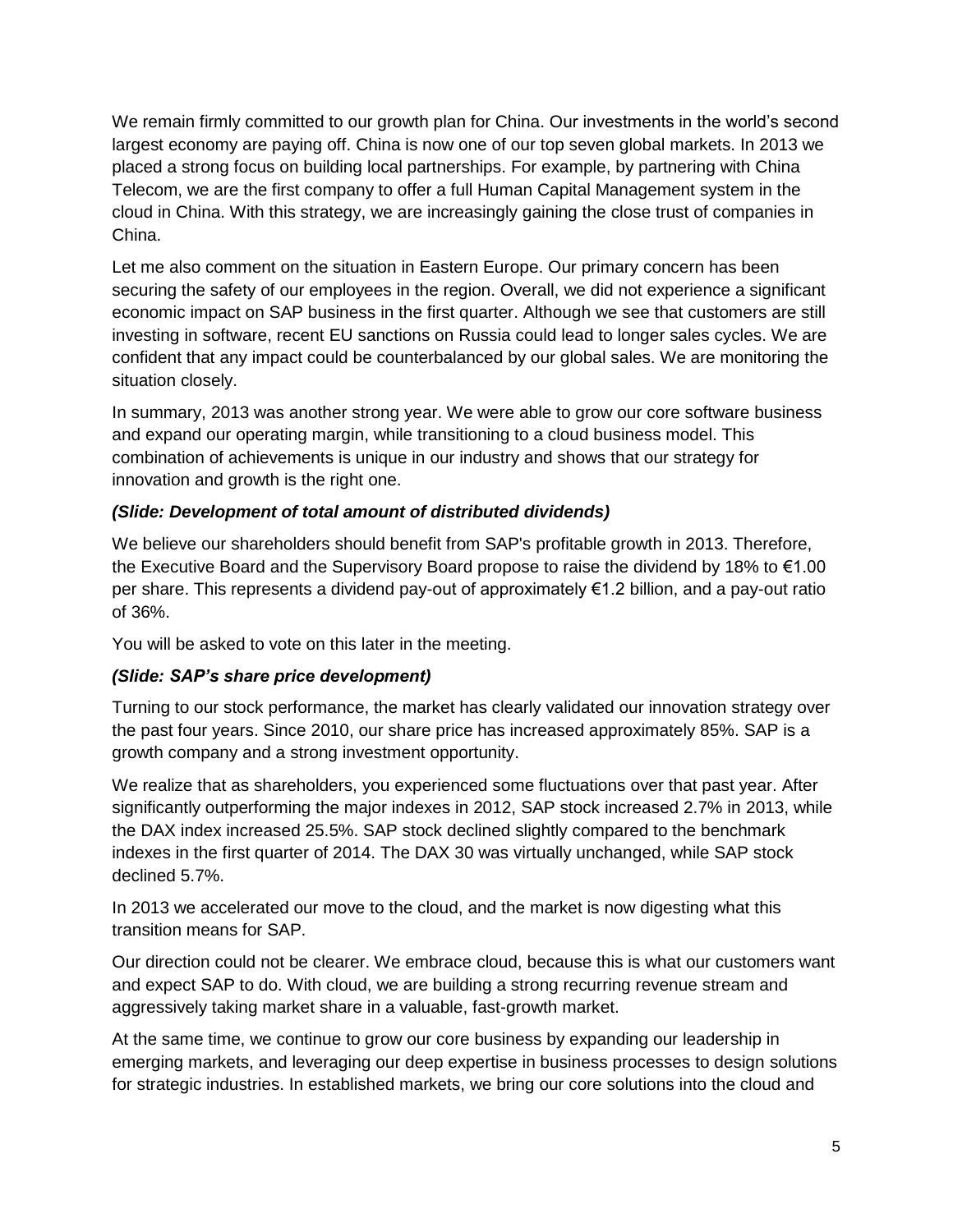onto HANA with a beautiful user experience, reinvigorating them and making them accessible to even more customers.

Finally, we are becoming a simpler and more productive company. Our employees and our customers have told us we're complex, and we're listening. We are simplifying our own business processes and focusing our people on the frontline – close to our solutions and our customers.

We are confident this will continue to drive solid business results for your company, both in the short term and in the long term. From this position of strength, the time is right to take our strategy to the next level.

### *(Slide: Complexity)*

Ladies and Gentlemen, Standing here today in Mannheim, I'm reminded of the famous quote by legendary Mannheimer and football manager, Sepp Herberger, who said "Der Ball ist rund". *(The ball is round.)*

The facts are clear. While we have been very successful over the past four years and remain committed to our vision, our market and the expectations of our customers have evolved. The game is changing and we have a clear strategy to stay ahead.

The most significant change by far, is that our customers no longer accept complexity. They clearly tell us that complexity is the greatest challenge to running and growing their companies. Too much of their IT budget goes to hardware and services to manage the complexity of their business processes and their IT landscapes. They are asking SAP to help them run simpler. They need solutions that are easy to consume, that make their employees immediately more productive, and that make it easy for them to grow.

Since 2010, we have successfully added many new innovations to our portfolio. Now we must dramatically simplify, by reducing the time and effort it takes for customers to consume our innovations.

Solving this challenge is our greatest opportunity.

Let me be very clear, dear shareholders, that by "simplify", I do not mean SAP should do simple things. For over 40 years, we have managed highly sophisticated, mission-critical business processes that drive entire industries. This is our foundation. It is what makes us SAP.

By "simplify", I mean we must make it dramatically faster and easier for our customers to adopt and use our solutions. Our traditional on premise model provides ongoing value and growth. But it does not always make it simple for customers to adopt new innovation. Customers need options. And they're looking for a trusted partner in the cloud.

### *(Slide: Delivering simplicity through the cloud)*

Let me give you an analogy to better explain the opportunity.

Imagine a utility, like electricity.

Today we take electricity for granted. But once, businesses, such as industrial factories, had to generate their own power. It was complex. It required costly equipment and special skills, and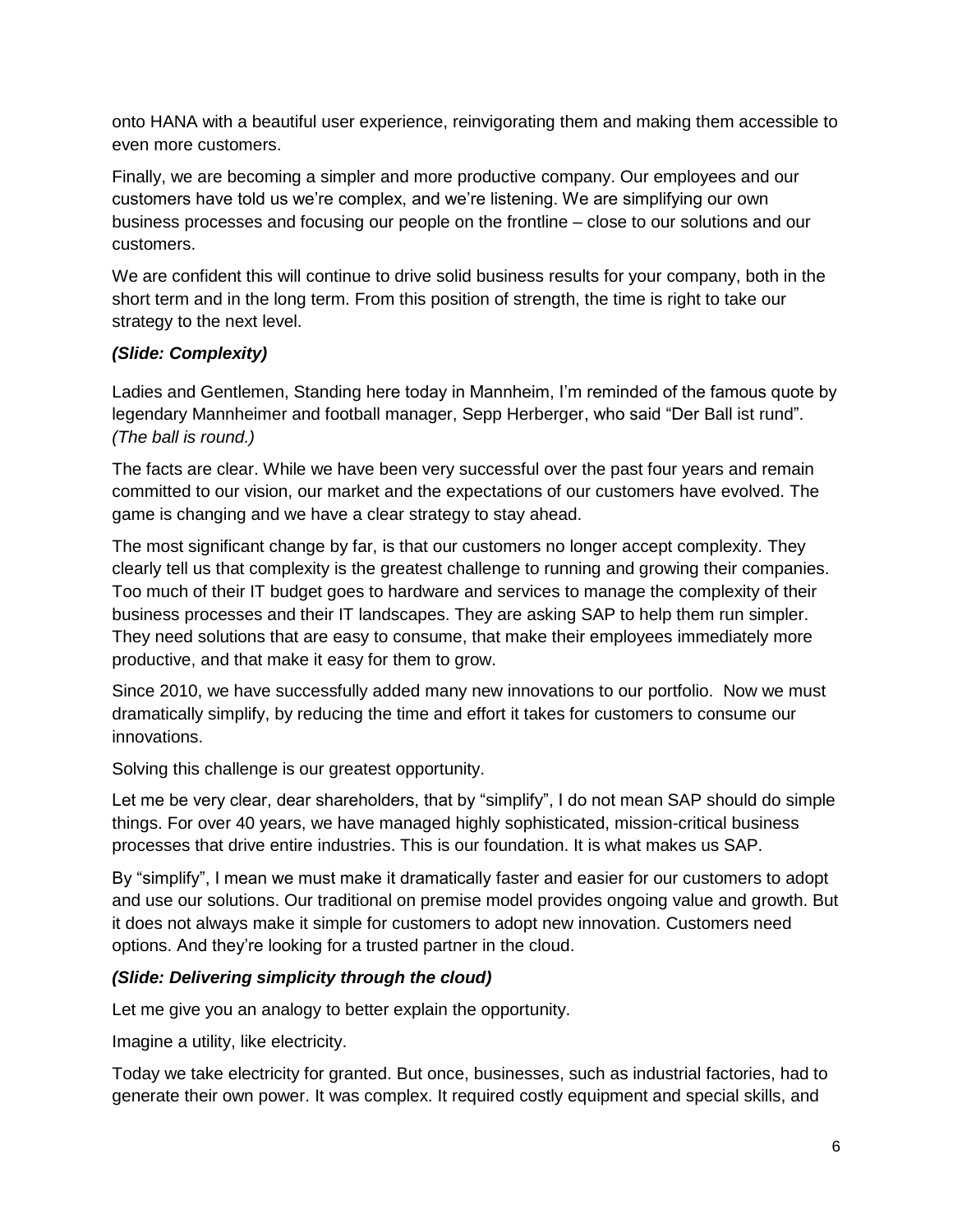as their businesses grew, they couldn't meet the demand. Then electricity became available as a central service through massive power plants. It simplified everything. Factories no longer had to deal with the cost and complexity of generating power. They could simply consume what they needed, when they needed it.

In simple terms, this is what is happening today with cloud computing. In the traditional IT model, every business has to implement and manage its own business applications. At times, it can be costly and complex. Cloud computing changes this for our customers. SAP can now manage this complexity for them. Much like electricity, customers get instant consumption, instant value and radical simplicity. This is why more and more customers are moving to the cloud.

That is why we have clearly set the direction that SAP must be THE Cloud Company powered by SAP HANA.

I would like to briefly address two important points regarding cloud - security, and the transition of our business model.

One of the key reasons customers choose SAP cloud solutions is because they trust in our security and data protection practices. The availability, security, and data protection of our cloud operations meet the highest standards in our [industry.](http://www.sapintegratedreport.com/2013/en/about-this-integrated-report/glossary/back/311.html?tx_a21glossaryadvancedoutput_pi1%5Bchar%5D=i&no_cache=1) We continue to expand our global network of data centers to give customers a clear choice about where their data resides. In 2013 we saw some of our most conservative customers, who have been unsure about working with smaller cloud companies, turning to SAP as a trusted partner in the cloud. We take their trust extremely seriously.

### *(Slide: Shift to cloud subscription model)*

On the business model - As shareholders, you recognize that our traditional on premise business model is very profitable. Customers buy licenses, implement the solution in their IT landscape, and usually invest in services and support. SAP books the total initial purchase price upfront, and receives on-going maintenance fees.

In the cloud, the revenue pattern is different. When a customer decides on a solution, no implementation in their IT landscape is required. Instead of a license, the customer pays a ratable fee which is fixed over the contract duration.

Initially SAP receives less revenue compared to the traditional model. However, over time when scaling the business we have a more predictable revenue stream with a higher Net Present Value.

If you compare the deals in this example, in the cloud model we break even in revenue after four years and in profit after five years.

# *(Slide: Impact of the shift to cloud on mid-term outlook)*

Looking at our total revenue, we anticipate that in the future our fast-growing cloud business, along with growth in support revenue, will drive a higher proportion of more predictable, recurring revenue. We have moved our 35% operating margin target from 2015 to 2017 to capture this opportunity.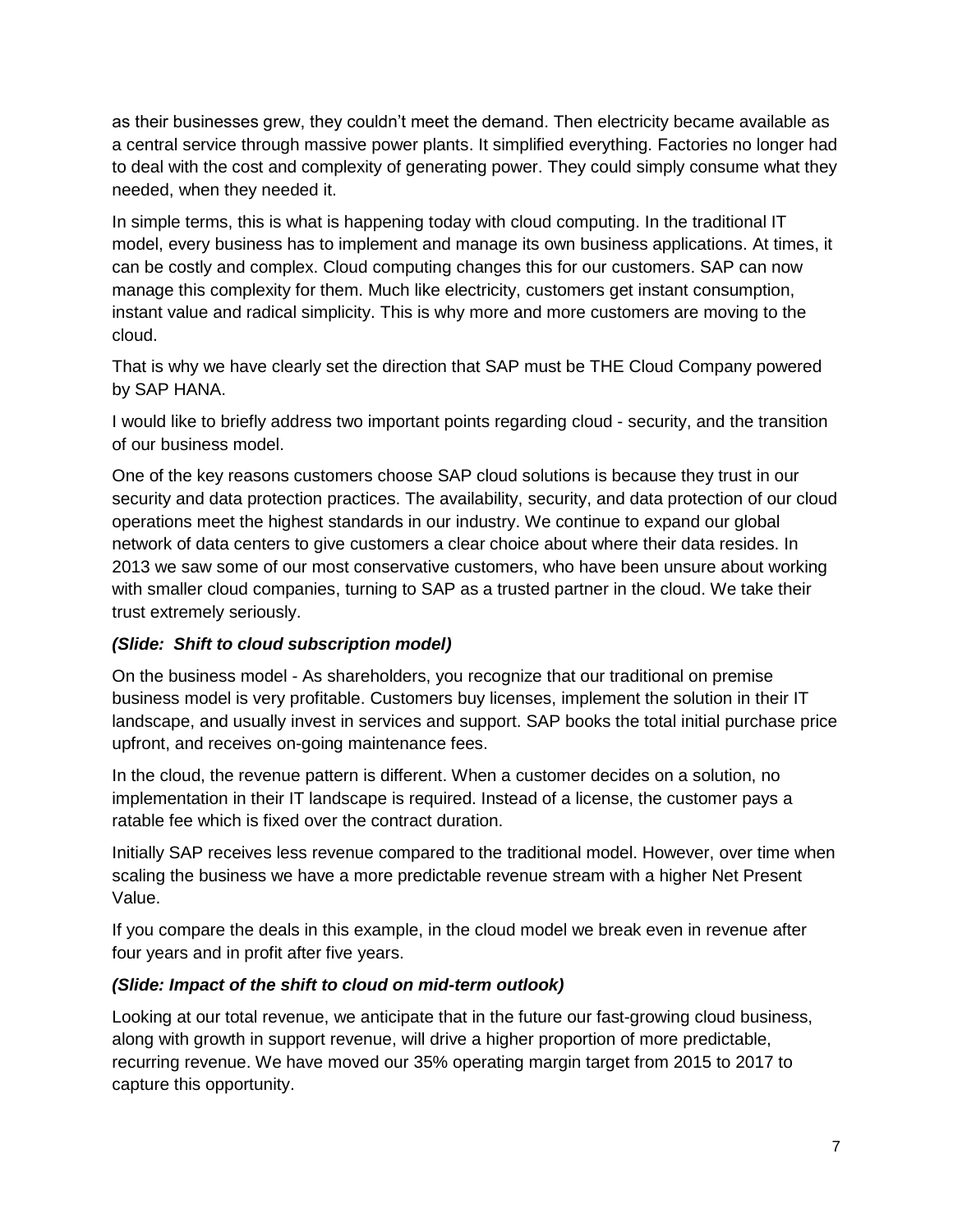As we demonstrated in 2013, we are managing this transition gradually as we have the advantage of our solid and growing core business.

### *(Slide: SAP Cloud powered by SAP HANA simplifies everything)*

We have talked about simplification and cloud. How will SAP become THE Cloud Company powered by SAP HANA and make businesses run simpler?"

We will simplify our solutions by moving all of our applications and analytics to the SAP HANA platform. SAP HANA simplifies IT landscapes by reducing the amount of data in applications, which reduces the need for hardware.

Further, we simplify how customers consume our solutions, by bringing them into the SAP Cloud. We offer applications for lines of business, such as HR, Sales, Finance or Procurement, in the public cloud where all users connect to the same solution – like in the electricity example. We also offer our solutions in the private cloud, where customers have their own version of the applications and can run their highly customized business processes. We then provide deep integration between all our cloud solutions, and also with customers' on premise applications.

We are confident that with this strategy, we can make businesses run simpler, and drive the next phase of our growth.

### *(Slide: Making the world run better and improving people's lives.)*

Our vision is to "make the world run better and improve people's lives." We take sustainability and social responsibility seriously. While we have many examples of how our solutions are positively impacting the world, I believe this example is one of the most compelling.

Please enjoy this brief video about how SAP HANA is changing healthcare right here in our own region.

# **[VIDEO: National Center for Tumor Disease]**

In 2013, we were ranked the number one software company in the Dow Jones Sustainability Index. In 2014, we continue our efforts with a commitment to power all of our data centers with 100% renewable energy.

# *(Slide: Valuing people. Valuing diversity.)*

Most importantly, we continue to listen closely to our employees. Our employees have told us that they are ready for the next phase of our innovation strategy and are eager to work with the Board to make SAP a simpler company for our customers.

I am pleased that Stefan Ries has rejoined SAP as our Global Head of Human Resources, reporting directly to me.

While we had many programs focused on our employees in 2013, I would like to comment on two in particular.

First, we continue to increase the number of women in leadership roles at SAP. We've already seen an increase from 18.7% in 2010 to 21.2% at the end of 2013. We aim to have 25% of management positions held by women by 2017. The recent appointment of Helen Arnold as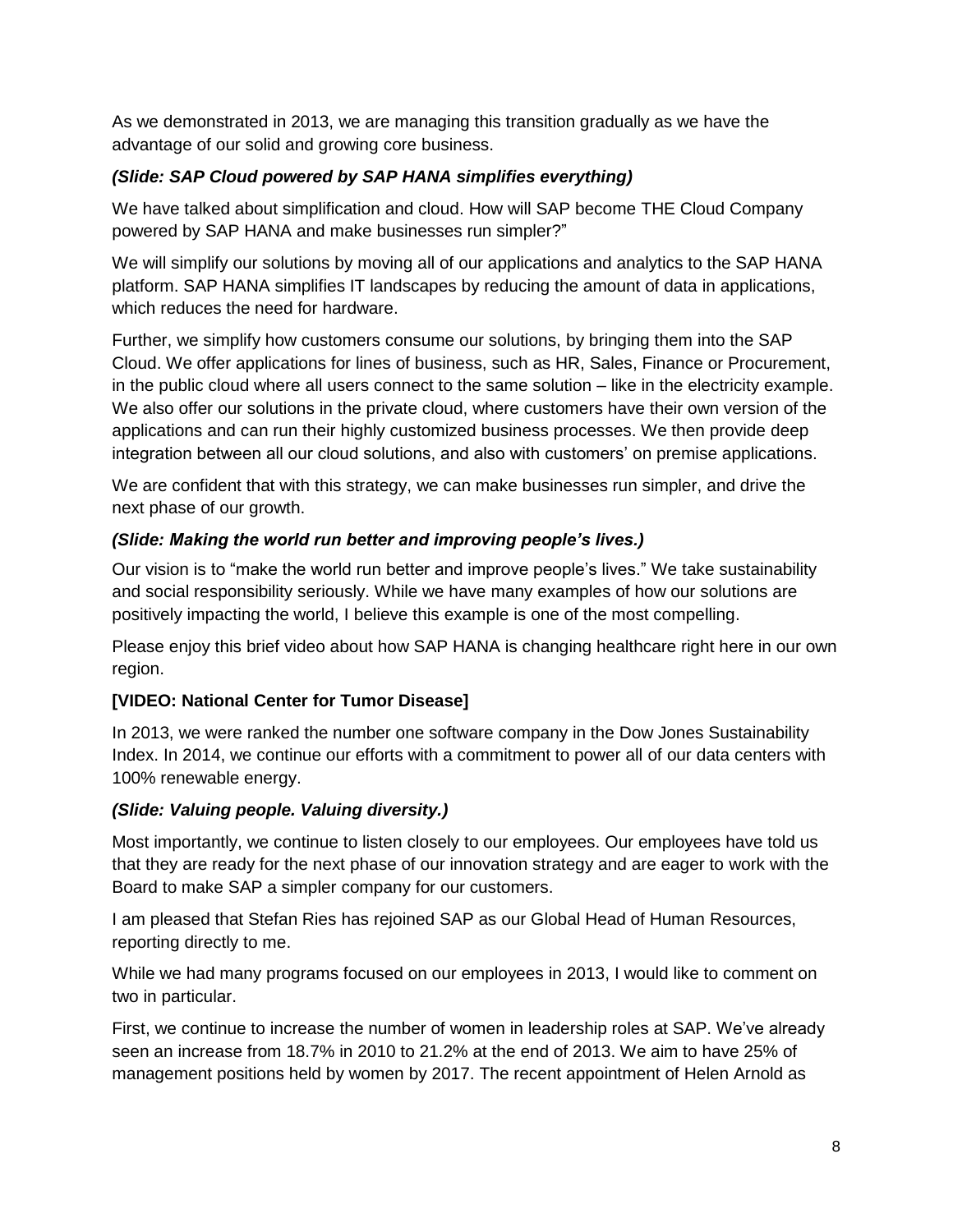CIO and member of the Global Managing Board is an excellent example of how women at SAP are growing their careers to very senior levels.

Second, we launched a truly unique diversity program in 2013, Autism at Work. Recognizing the valuable abilities that people with autism bring to the workplace, we aim to have 1% of our global workforce represented by people on the autism spectrum by 2020.

We remain deeply committed to developing the unique talents of our people, and believe that a variety of cultures, lifestyles, opinions and interests creates an environment that fosters innovation and happiness.

# *(Slide: Agenda topics (abbreviated))*

Let me now turn to the specific agenda items 6 and 7. More details on these items can be found in the joint reports by the SAP AG Executive Board and the management of the respective subsidiaries, and are also summarized in the invitation for today's meeting.

Regarding agenda item 6, we are asking you to approve two amendment agreements to existing control and profit and loss transfer agreements between SAP AG and two subsidiaries. These agreements have been in place since 2006.

The primary rationale of the agreements was to establish a fiscal unity between SAP AG and the two subsidiaries for both corporate income and trade tax purposes, in order to optimize the SAP Group's tax burden and Group tax cash flow. Furthermore, the agreements also aimed to ensure uniform control of the subsidiaries' managements and their integration into the SAP Group. Due to a recent change in German tax law which took effect in 2013, these agreements need to be amended. The amendments are intended to clarify that the references to the statutory loss transfer provisions pursuant to section 302 of the German Stock Corporation Act already contained in the agreements, always relate to the latest version of this provision.

German law requires that in order for the amendments to become effective, they must be approved by the respective shareholders' meetings of the subsidiaries as well as of SAP AG as the controlling entity with a majority of at least 75% of the votes cast. The amendments will only become effective upon registration in the commercial register of the respective subsidiary.

Regarding agenda item 7, you are requested to approve a new control and profit and loss transfer agreement between SAP AG and one of its subsidiaries which was concluded in March 2014. The conclusion of this agreement also primarily serves to establish a fiscal unity between SAP AG and the subsidiary for both corporate income and trade tax purposes, and it is also aimed to ensure uniform control of the subsidiary's management and its integration into the SAP Group.

The agreement will only become effective upon approval by the general shareholders' meeting of both SAP AG and the subsidiary and subsequent registration in the commercial register of the subsidiary. The agreement is concluded for a minimum term of five full years which is required for the establishment of a fiscal unity.

The subsidiary is a wholly-owned direct subsidiary of SAP AG with the legal form of a German limited liability company. Its activities are limited to holding partnership interests in two US investment funds. The first is SAP Ventures Fund II, L.P. which has a volume of US\$ 651 million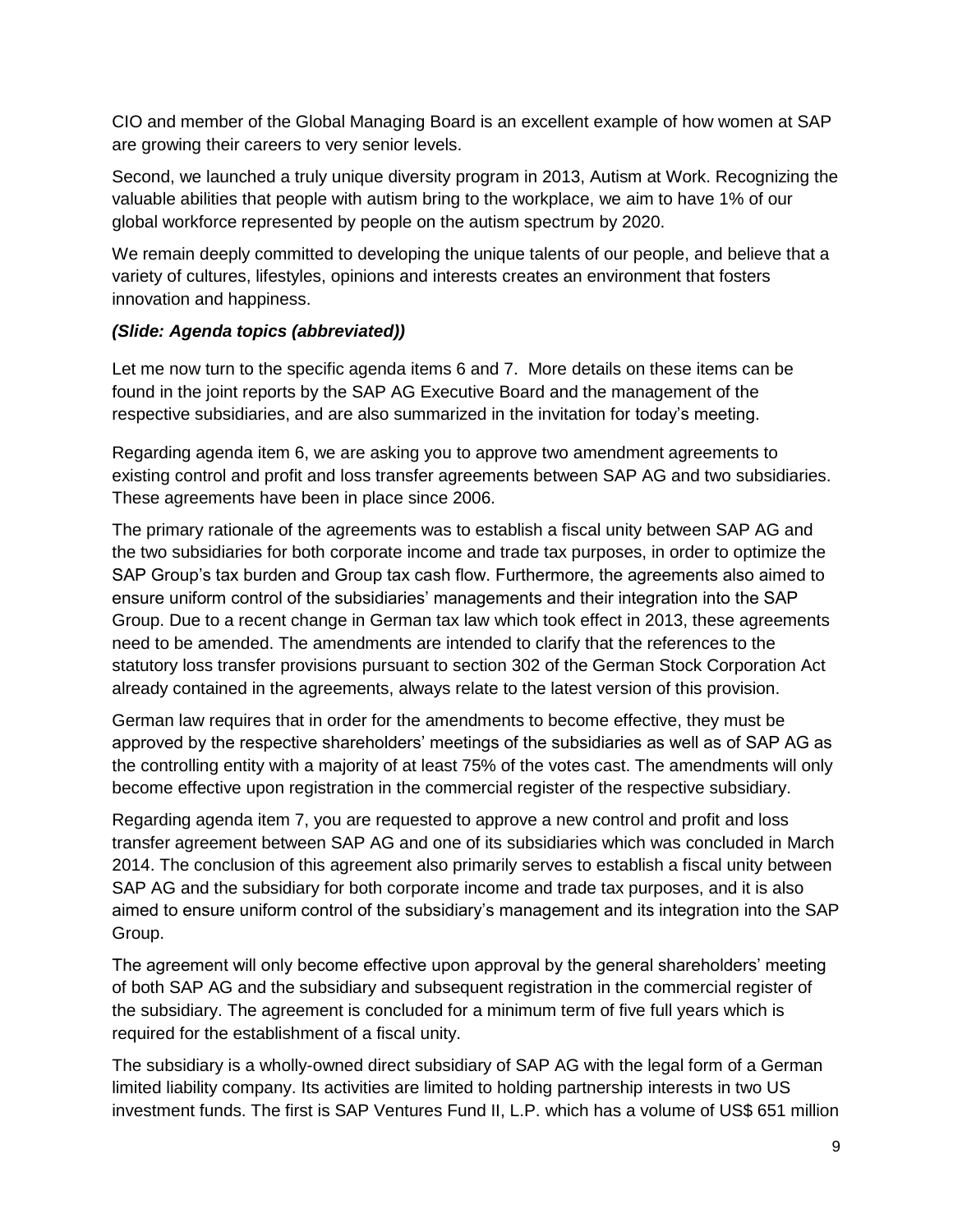investing in innovative and rapidly expanding IT companies that have already established the success of their business model. The second is SAP HANA Real Time Fund which has a volume of US\$ 406 million, mainly investing in international venture capital funds at the beginning of their respective terms, as well as in newly founded companies that focus on the development of IT, cloud solutions and real-time technology in order to make use of the economic potential of controlling large amounts of data.

The funds have a remaining term of around nine years for the SAP Ventures Fund II and 15 years for the SAP HANA Real Time Fund.

Having said this, I would like to ask you to approve these agenda items.

Let me also briefly address agenda item 8, the intended conversion SAP AG to an SE. Complete documentation can be found on our website. We are proposing the change of the legal form of SAP AG from a German stock corporation into a European Company, or 'SE'. This requires the consent of the Annual General Meeting of Shareholders, and you are therefore requested to vote on this under agenda item 8 a) and b).

The conversion has several advantages for SAP AG.

First, this change emphasizes that SAP is a truly international company with European roots, reflecting the importance of our European and international operations.

Even more importantly, this allows us to develop a model for the involvement of the European employees that is tailored to our unique needs. The framework of this model is defined in the Employee Involvement Agreement, which we negotiated with the representatives of our European workforce.

According to this agreement, we would limit the size of the Supervisory Board to 18 members, with the opportunity to further reduce its size to only 12 members from 2018 onwards. This allows us to optimize both the corporate governance structure of SAP and the work of its corporate bodies. Without the change of legal form to the SE, a larger Supervisory Board of 20 members would be inevitable due to the development of the number of German employees, affecting the efficiency of the Supervisory Board.

With the agreement with our European employees, I am confident we have found a very balanced solution that assures the contribution of all employees to the success of SAP.

What does this mean for you as shareholders? The SE conversion will have no implications on our shareholders, our shares or our stock exchange listings. You will simply become shareholders of SAP SE upon the conversion. You will retain the same number of shares that you held in SAP AG immediately prior to the effective date of conversion, and the shares will carry the same rights. The trading of SAP shares will not be affected by the conversion either. Only the quotation will have to be adjusted to "SE" due to the change of name.

For these reasons, I ask you for your approval for this significant step in SAP's history.

*(Slide: We continue to focus on ambitious growth)*